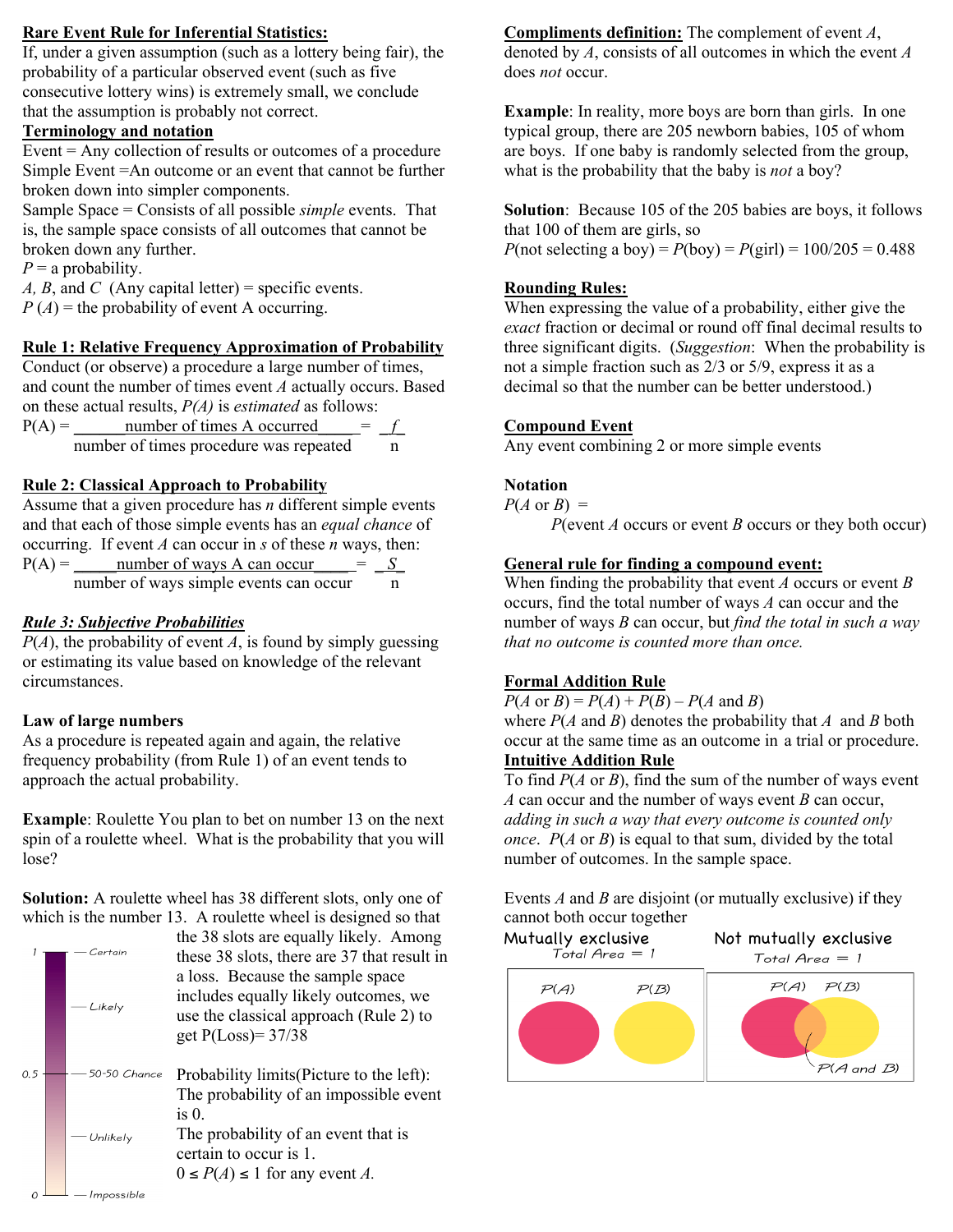

**Complimentary events:**  $P(A)$  and  $P(\overline{A})$  are mutually exclusive if all simple events are either in *A* or Ā. **Formula:**

 $P(A) + P(A) = 1$  $= 1 - P(A)$  $P(A) = 1 - P(A)$ 

Compliment venn diagram:



### *Notation:*

 $P(A \text{ and } B) =$ *P*(event *A* occurs in a first trial and event *B* occurs in a second trial)

### Tree Diagram:

A tree diagram is a picture of the possible outcomes of a procedure, shown as line segments emanating from one starting point. These diagrams are helpful in counting the number of possible outcomes if the number of possibilities is not too large.

The possible outcomes for a true/false followed by a multiple choice question. Note that there are 10 possible combinations.



EXAMPLE: Genetics Experiment Mendel's famous hybridization experiments involved peas, like those shown in Figure 3-3 (below). If two of the peas shown in the figure are randomly selected *without replacement*, find the probability that the first selection has a green pod and the second has a yellow pod.



First selection:  $P(\text{green pod}) =$ 8/14 (14 peas, 8 of which have green pods)

Second selection: *P*(yellow pod)  $= 6/13$  (13) peas remaining, 6 of which have yellow pods)

With *P*(first pea with green pod) = 8/14 and *P*(second pea with yellow pod) =  $6/13$ , we have *P*( $\overline{F}$ irst pea with green pod and second pea with yellow pod) =  $\frac{8}{14} \cdot \frac{6}{13} \approx 0.264$ The example above illustrates the important principle that the *probability for the second event B should take into account the fact that the first event A has already occurred*.

# **Conditional probability and Multiplication Rules**

*Notation:*  $P(B|A)$  represents the probability of event *B* occurring after it is assumed that event *A* has already occurred (read *B|A* as "*B* given *A*.")

#### **Independent Events**

Two events *A* and *B* are independent if the occurrence of one does not affect the probability of the occurrence of the other. (Several events are similarly independent if the occurrence of any does not affect the occurrence of the others.) If *A* and *B* are not independent, they are said to be dependent.

**Formula:**  $P(A \text{ and } B) = P(A) \cdot P(B|A)$ 

Note that if A and B are independent events, P(B|A) is really the same as  $P(B)$ 

#### **Intuitive Multiplication Rule**

When finding the probability that event *A* occurs in one trial and *B* occurs in the next trial, multiply the probability of event *A* by the probability of event *B*, but be sure that the probability of event *B* takes into account the previous occurrence of event *A*.